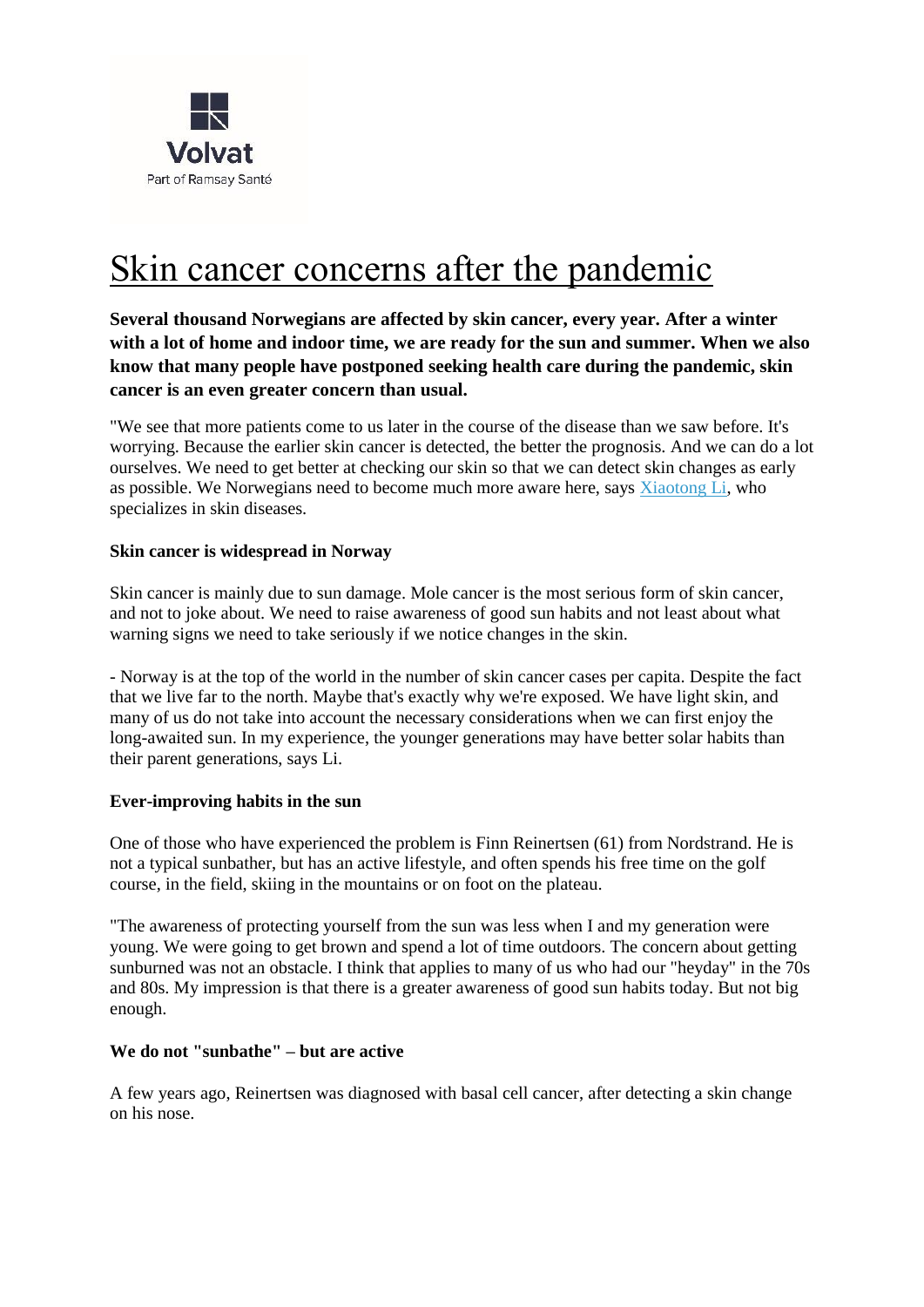

- I live an active life with a lot of outdoor activity all year round. I've given too little thought to the fact that it means a lot of sun exposure. The same goes for many others in my circle. They got a wake-up call after I was diagnosed with this type of cancer," says Reinertsen.

Reinertsen's partner encouraged him to contact a doctor. After treatment, he now has good prognosis for recovery. A minor procedure was performed, to remove the cancer cells on the nose.

"I've barely been in hospital all my life, so of course I was a bit worried, but it was quick and nice and the treatment seems to be successful," he says.

Since then, he has become more aware of protecting himself from the sun, but also looking for skin changes in himself and his loved ones. When he is at the GP, checks on skin and moles are also included as part of the examination.

#### **Men need a push**

Every year, at the beginning of summer, Volvat has its own "Skin Cancer Day". Dermatologists set aside a full day for examinations of skin changes and moles, and patients only pay the deductible. This year, this day was marked at the end of May, and the response was overwhelming.

- Our network broke down when we opened the appointments for Skin Cancer Day. We had full timesheets throughout the day, where we both examine and inform the patient. Throughout the day we found several patients with skin changes, which we must follow up further, and also some patients with skin cancer," concludes Li.

Li points out men as one target group that is particularly important to reach.

Reinertsen's story is not untypical. Men seem to refuse more than women to go to the doctor when they notice skin changes or suspicious moles. Often, many of my male patients say that my wife or partner encouraged them to contact a doctor, or also booked the appointment for them.

Skin cancer affects women and men equally, so it is important that men also take the risks seriously.

#### **Protect yourself from the sun and check your skin!**

Norwegians may be more exposed to the sun than we think, even though our solar habits have improved. It's related to us being active. That's why many of us think we're not sunbathing.

-My impression is that fewer and fewer of us lie on a sun lounger and sunbathe when we are on holiday. But whether we use our legs, cycle, walk around the golf course or play football, we are as exposed to the sun as when we sunbathe. Good protection from the sun is crucial," concludes Xiatong Li.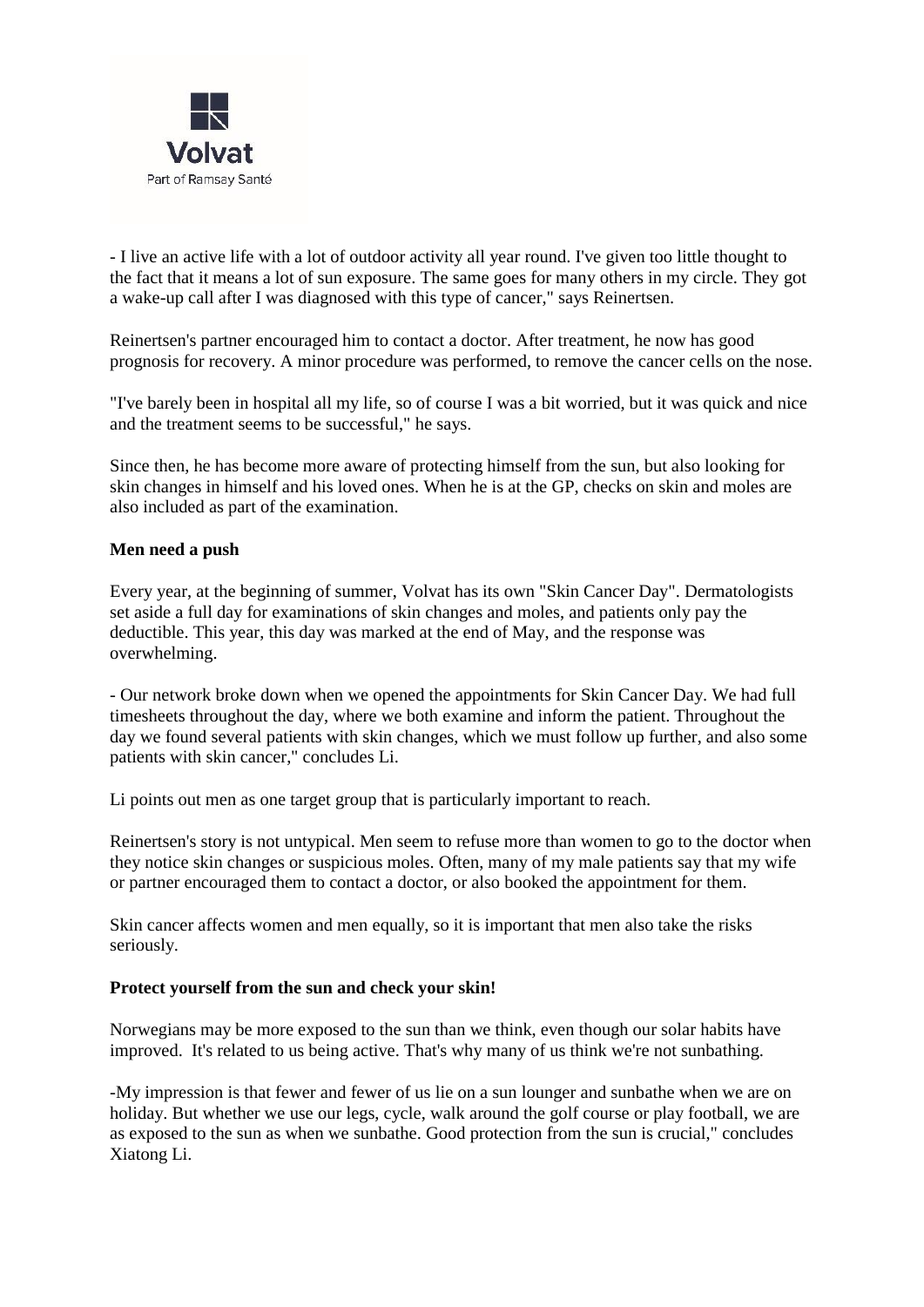

"Protect yourself from the sun and check your skin" are important messages from dermatologists. Many of us have had too high a threshold for seeking health care during the pandemic. And now summer is at the door, with sun and outdoor activities. So this year, this message is more important than ever.

# **Xiatong Li's five tips for good sun habits:**

With good sun habits, we can take care of our skin and reduce the risk of skin cancer:

- 1. Enjoy the sun, but in moderation. Wear sunglasses.
- 2. Remember to protect your skin from the sun. Use sunscreen, preferably factor 30. Clothes also protect well.
- 3. Take breaks and retreat from the sun when it is at its strongest.
- 4. Do not use tanning beds, it increases the likelihood of developing skin cancer.
- 5. Avoid getting sunburned. If you get sunburned, it means your skin is sun damaged. Repeated sunburns are unfavorable in terms of skin cancer in the future.

# **Xiatong Li's five skin check advice:**

Make a habit of checking your skin, and others in the family, preferably once a month. Look for:

- 1. Wounds in the skin that do not heal. Wounds in the skin that bleed easily.
- 2. Reddish skin thickening with discomfort or itching.
- 3. Discoloured nodules in the skin that grow.
- 4. Eczema-like rash with crusts falling off and re-forming.
- 5. Moles that change or grow. Moles that form wounds that do not heal or that bleed.

These are five warning signs that *may be signs of* cancer but can also be harmless. The Cancer Society's advice is that if symptoms last more than three weeks, contact your doctor.

# **Contact**

Per Helge Fagermoen, CEO Volvat Group Phone: 996 90 309 Email: [per.helge.fagermoen@volvat.no](mailto:per.helge.fagermoen@volvat.no)

# **About Volvat Medical Centre AS**

Volvat Medical Centre AS was established in 1985 and is Norway's first privately owned hospital. Today, the Volvat Group is one of the country's leading private health companies for patients across the country.

Volvat has 20 centres located in Oslo, Fredrikstad, Moss, Hamar, Lillehammer, Bergen, Trondheim and Tromsø. The centres have a wide range of medical services ranging from